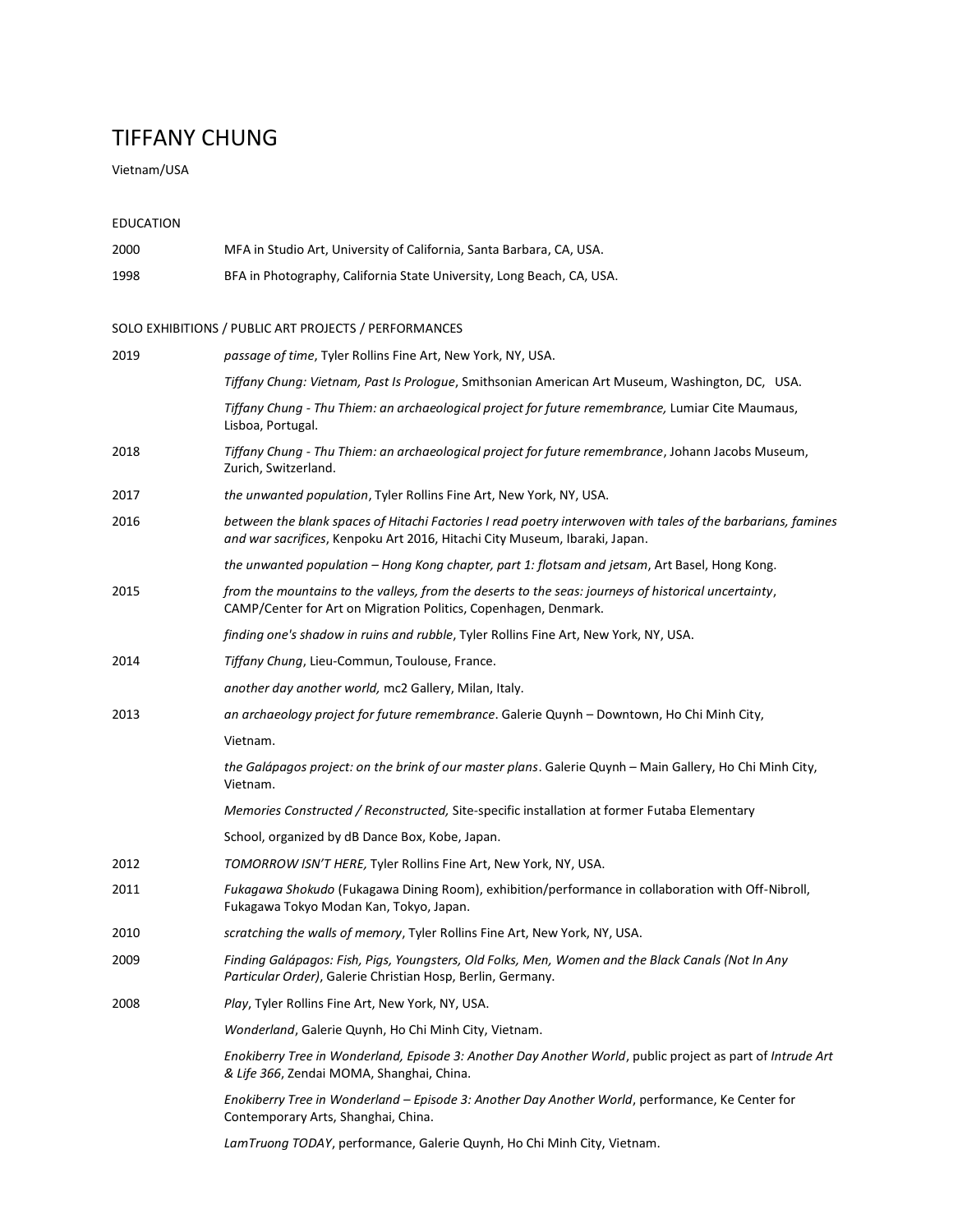| 2006 | Beyond Soft Air and Cotton Candy, LMan Gallery, Los Angeles, CA, USA.                                                          |
|------|--------------------------------------------------------------------------------------------------------------------------------|
| 2005 | Famous for 15" at the Sugarless Factory, Fukuoka Asian Art Museum, Japan.                                                      |
|      | Kids' Corner, children's playground, commissioned by Fukuoka Asian Art Museum, Japan.                                          |
|      | Famous for 15" at the Sugarless Factory, photo studio project, Fukuoka Asian Art Museum, Japan.                                |
|      | Soft Air and Cotton Candy, concert and performance, Fukuoka Triennale Opening Event and Asian Art<br>Festival, Fukuoka, Japan. |
| 2003 | Momentum, Mai's Gallery, Ho Chi Minh City, Vietnam.                                                                            |
| 1999 | Sweet Factory, Gallery 1434, University of California, Santa Barbara, CA, USA.                                                 |
| 1998 | Looking through A Keyhole, Gallery 1434, University of California, Santa Barbara, CA, USA.                                     |
| 1997 | Private Realities, Gallery C, California State University, Long Beach, CA, USA.                                                |

### GROUP EXHIBITIONS

| 2019 | Perilous Bodies, Ford Foundation Gallery, New York, NY, USA.                                                                                  |
|------|-----------------------------------------------------------------------------------------------------------------------------------------------|
|      | Artists Reflect: Contemporary Views on the American War, Minneapolis Institute of Art, Minneapolis, MN,<br>USA.                               |
|      | Unquiet Harmony: The Subject of Displacement, Sheldon Museum of Art, Lincoln, NE, USA.                                                        |
|      | Homeless Souls, Louisiana Museum of Modern Art, Humlebæk, Denmark.                                                                            |
|      | Where We Now Stand – In Order to Map the Future, $21st$ Century Museum of Contemporary Art, Kanazawa,<br>Japan                                |
| 2018 | Gwangju Biennale, Gwangju, South Korea.                                                                                                       |
|      | New Cartographies, Asia Society Texas, TX, USA.                                                                                               |
|      | Dismantling the Scaffold, Tai Kwun Contemporary, Hong Kong, China.                                                                            |
|      | Nothing Stable Under Heaven, San Francisco Museum of Modern Art, San Francisco, CA, USA.                                                      |
|      | A Painting for the Emperor, Johann Jacobs Museum, Zurich, Switzerland.                                                                        |
|      | <i>This Land Is Whose Land?,</i> Sun Valley Center for the Arts, Ketchum, ID, USA.                                                            |
|      | Biennale of Sydney, Sydney, Australia.                                                                                                        |
|      | Two Houses: Politics and Histories in the Contemporary Art Collections of John Chia and Yeap Lam Yang,<br>LASALLE College of Arts, Singapore. |
|      | Crossing Boundaries: Art/Maps, Boston Public Library Norman B. Leventhal Map & Education Center, Boston<br>MA.                                |
| 2017 | Performing the Border, Kunstraum Niederoesterreich, Vienna, Austria.                                                                          |
|      | A Collective Present, Spring Workshop, Hong Kong, China.                                                                                      |
|      | SUNSHOWER: Contemporary Art from Southeast Asia 1980s to Now, Mori Art Museum, Tokyo, Japan.                                                  |
|      | Detours, Nobel Peace Center, Oslo, Norway.                                                                                                    |
| 2016 | Insecurities: Tracing Displacement and Shelter, Museum of Modern Art, New York, NY, USA.                                                      |
|      | Migration Politics: Three CAMP exhibitions at the SMK, Statens Museum for Kunst/National Gallery of<br>Denmark, Copenhagen, Denmark.          |
|      | Taipei Biennial 2016, Taipei City, Taiwan.                                                                                                    |
|      | EVA International - Ireland's Biennial: Still (The) Barbarians, Limerick City, Ireland.                                                       |
|      | Land, Sea and Air, The New Art Gallery Walsall, Walsall, United Kingdom.                                                                      |
|      | Illumination, Louisiana Museum of Modern Art, Humlebæk, Denmark.                                                                              |
|      |                                                                                                                                               |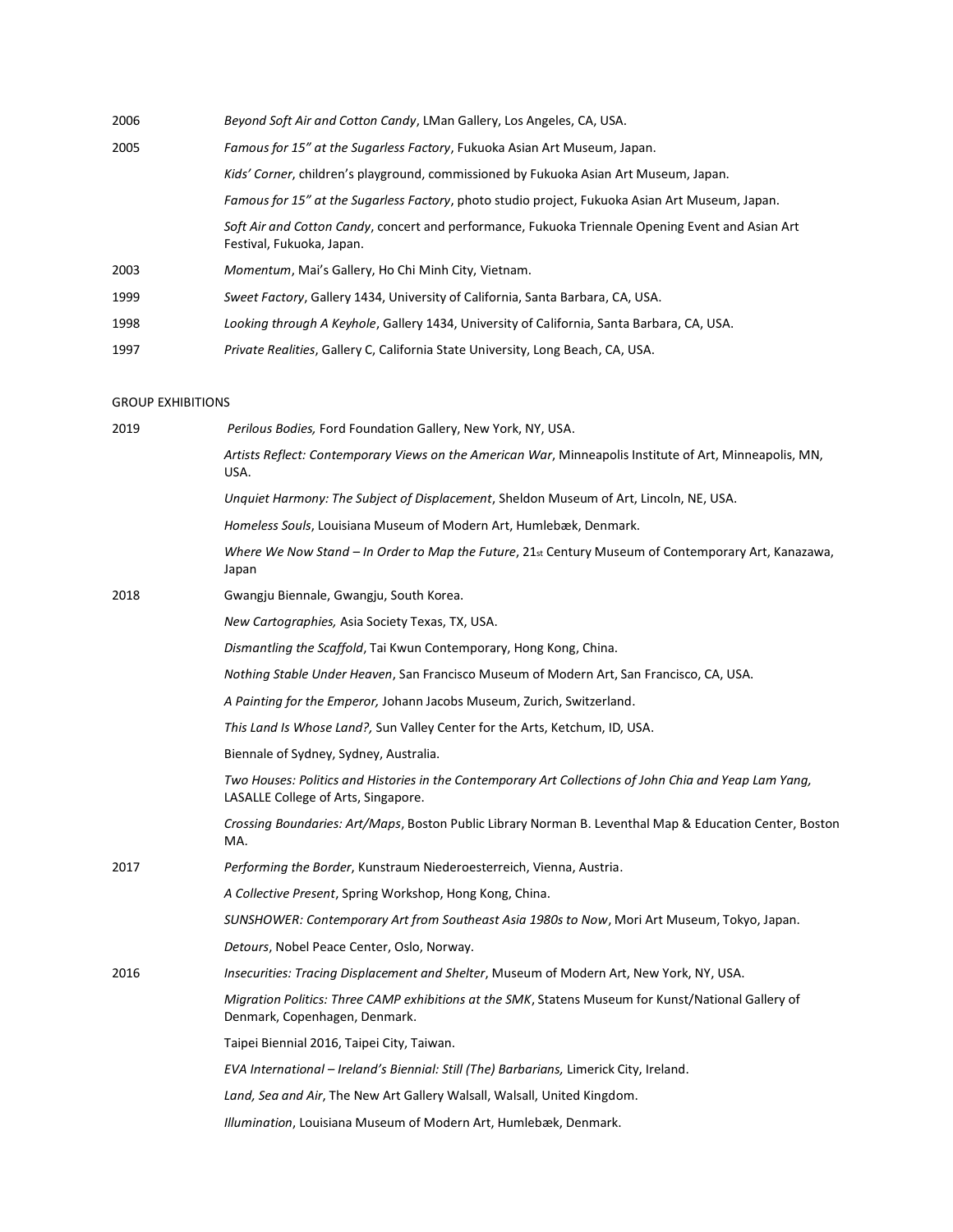|      | When Things Fall Apart - Critical Voices on the Radars, Trapholt, Kolding, Denmark.                                                                                            |
|------|--------------------------------------------------------------------------------------------------------------------------------------------------------------------------------|
|      | Demarcate: Territorial Shift in Personal and Societal Mapping, San Jose Institute of Contemporary Art, San<br>Jose, CA, USA.                                                   |
|      | IMPERMANENCIA Mutable Art in a Materialistic Society, The XIII Bienal de Cuenca, Ecuador.                                                                                      |
|      | Sonsbeek, Museum Arnhem, Arnhem, the Netherlands.                                                                                                                              |
|      | EMAP 2016: S.O.S. Save Our Souls - Art for a Time of Urgencies, Media Art Festival, Ewha Woman's<br>University, Seoul, Korea.                                                  |
|      | Seismograph: Sensing the City - Art in an Urban Age, Marina Bay Sands Expo & Convention Center,<br>Singapore.                                                                  |
|      | Suzhou Documents: Histories of a Global Hub, Suzhou Art Museum, Suzhou, China.                                                                                                 |
|      | Some Are Nights Other Stars, Towner Art Gallery, Eastbourne, UK.                                                                                                               |
| 2015 | All the World's Futures, Venice Biennale, Italy.                                                                                                                               |
|      | I Bienal del Sur: Pueblos en Resistencia, Museo de Bellas Artes, Caracas, Venezuela.                                                                                           |
|      | Our Land/Alien Territory, Central Manege, Moscow, Russia.                                                                                                                      |
| 2014 | My Voice Would Reach You, Museum of Fine Arts Houston, Houston, TX, USA.                                                                                                       |
|      | Threads, Museum Arnhem, Arnhem, The Netherlands.                                                                                                                               |
|      | Disrupted Choreographies, Carré d'Art - Musée d'art contemporain de Nîmes, Nîmes, France.                                                                                      |
|      | Starting Here: A Selection of Distinguished Artists from UCSB, Art, Design & Architecture Museum, Santa<br>Barbara, CA, USA.                                                   |
|      | Enduring Traces: Tiffany Chung, Vandy Rattana and Zarina Hashmi, Herbert F. Johnson Museum of Art,<br>Ithaca, NY, USA.                                                         |
|      | Beyond Pressure Art Festival, People's Park, Yangon, Myanmar.                                                                                                                  |
| 2013 | Cartographies, Tyler Rollins Fine Art, New York, NY, USA.                                                                                                                      |
|      | California Pacific Triennial, Orange County Museum of Art, Newport Beach, CA, USA.                                                                                             |
|      | Sharjah Biennial, Sharjah, United Arab Emirates.                                                                                                                               |
|      | Gentle Matter, Richard Koh Fine Art, Singapore.                                                                                                                                |
|      | Welcome to the Jungle: Contemporary Art in Southeast Asia from the collections of Singapore Art Museum<br>& Fukuoka Asian Art Museum, Contemporary Art Museum Kumamoto, Japan. |
| 2012 | Six Lines of Flight, San Francisco Museum of Modern Art, San Francisco, CA, USA.                                                                                               |
|      | The Map as Art, Kemper Museum of Contemporary Art, Kansas City, MO, USA.                                                                                                       |
|      | Asia Pacific Triennial, Queensland, Australia.                                                                                                                                 |
|      | Facing West/Looking East, Oceanside Museum of Art, Oceanside, CA, USA.                                                                                                         |
|      | Venti d'Oriente mc2 Gallery, Milan, Italy.                                                                                                                                     |
|      | Kuandu Biennale, Kuandu Museum of Fine Arts, Taipei, Taiwan.                                                                                                                   |
|      | Encounter: Royal Academy in Asia, Institute of Contemporary Arts Singapore.                                                                                                    |
|      | Art Stays, 10th Festival of Contemporary Art, Ptuj, Slovenija.                                                                                                                 |
|      | There Can Be No Better World, Museum of Contemporary Art & Design at De La Salle College of Saint<br>Benilde, Manila, the Philippines.                                         |
|      | Panorama: Recent Art from Contemporary Asia, Singapore Art Museum, Singapore.                                                                                                  |
| 2011 | stored in a jar: monsoon, drowning fish, color of water, and the floating world, Singapore Biennale 2011,<br>Singapore.                                                        |
|      | Roving Eye, Sorlandets Kunstmuseum, Kristiansand, Norway.                                                                                                                      |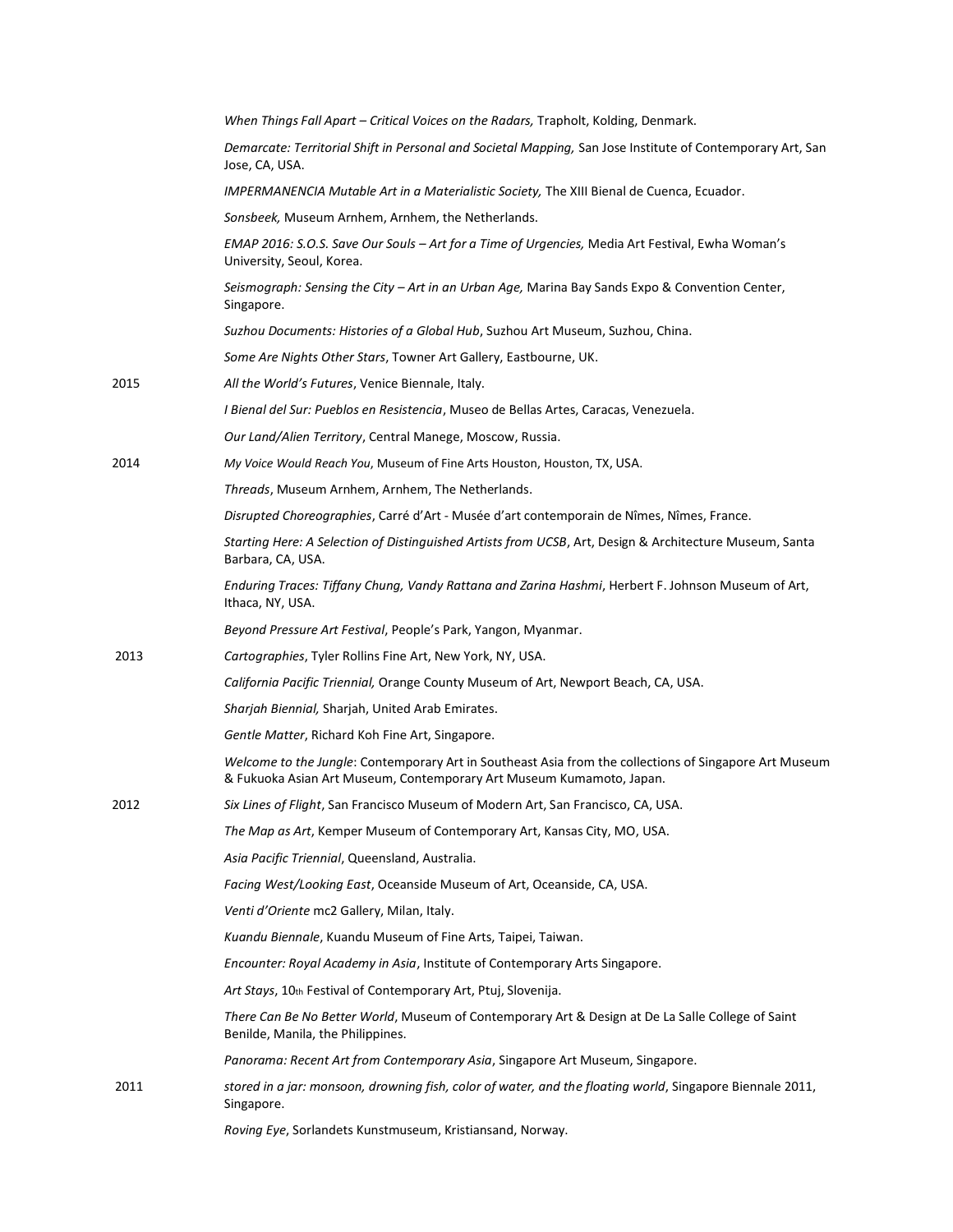|      | Lucca Digital Photo Festival, Lucca, Italy.                                                                                                                                    |
|------|--------------------------------------------------------------------------------------------------------------------------------------------------------------------------------|
|      | Nepal International Indigenous Film Festival, Indigenous Film Archive, Kathmandu, Nepal.                                                                                       |
|      | Lifescapes: Southeast Asian Film Festival, Payap University, Chiang Mai, Thailand.                                                                                             |
| 2010 | ATOPIA: Art and City in the 21st Century, Centre de Cultura Conteporània de Barcelona, Barcelona, Spain.                                                                       |
|      | The River Project, Campbelltown Arts Centre, Sydney, Australia.                                                                                                                |
|      | Ascending Dragon, Armory Center for the Arts, Pasadena, CA, USA.                                                                                                               |
| 2009 | Vietnam Mon Amour: Tiffany Chung, Loan Nguyen, Trong Gia Nguyen, Do Hoang Tuong, mc2 gallery, Milan,<br>Italy.                                                                 |
|      | So Close Yet So Far Away: 2009 Incheon International Women Artists' Biennale, Incheon, South Korea.                                                                            |
|      | A Starting Point: Intrude 36—Dynamics of Change and Growth, Zendai MoMA, Shanghai, China.                                                                                      |
|      | Time Ligaments, 10 Chancery Lane Gallery, Hong Kong.                                                                                                                           |
|      | Cartographical Lure, Valentine Willie Fine Art, Kuala Lumpur, Malaysia.                                                                                                        |
| 2008 | Strategies from Within, KE Center for Contemporary Arts, Shanghai, China.                                                                                                      |
|      | Showcase Singapore, Singapore.                                                                                                                                                 |
|      | transPOP: Korea Vietnam Remix, traveling exhibition, University Art Gallery, University of California, Irvine;<br>and Yerba Buena Center for the Arts, San Francisco, CA, USA. |
|      | transPOP Vietnam: Korea Vietnam Remix, Galerie Quynh, Ho Chi Minh City, Vietnam.                                                                                               |
| 2007 | transPOP: Korea Vietnam Remix, Arko Museum, Seoul, Korea.                                                                                                                      |
|      | Confectionaries/Conurbations, 100 Tonson Gallery, Bangkok, Thailand.                                                                                                           |
|      | Happy Hours, Hatch Art/ZAIM, Yokohama, Japan.                                                                                                                                  |
| 2006 | Facts and Figures, Artwalk Amsterdam, Amsterdam, the Netherlands.                                                                                                              |
|      | Open Studio, Arcus Project, Ibaraki, Japan.                                                                                                                                    |
|      | Labor Exchange: How Much For A Buck?, Santa Barbara Museum of Art, Santa Barbara, CA, USA.                                                                                     |
|      | Parallel Realities FT3, Blackburn Museum & Art Gallery, Blackburn, UK.                                                                                                         |
| 2005 | The 3rd Fukuoka Asian Art Triennale 2005, Fukuoka, Japan.                                                                                                                      |
| 2004 | Identities Versus Globalization, Chiang Mai Art Museum, Chiang Mai, Thailand; National Gallery, Bangkok,<br>Thailand; Dahlem Museum, Berlin, Germany.                          |
| 2001 | Shooting NoWhere, The Hatch Gallery, Los Angeles, CA, USA.                                                                                                                     |
|      | New Comers, LA Artcore, Los Angeles, CA, USA.                                                                                                                                  |
| 2000 | Beast Wars, Ridley Tree Center, Santa Barbara Museum of Art, Santa Barbara, CA, USA.                                                                                           |
| 1997 | Insight 97, University Art Museum, California State University, Long Beach, CA, USA.                                                                                           |
| 1996 | Insight 96, University Art Museum, California State University, Long Beach, CA, USA.                                                                                           |
|      | AWARDS / FELLOWSHIPS/ RESIDENCIES                                                                                                                                              |

 Jane Lombard Fellow, The New School/Vera List Center, New York, NY, USA. Asian Cultural Council Grant, New York, NY, USA. Research Residency, Centre for Contemporary Art, Nanyang Technological University, Singapore. Sharjah Biennial Prize, Sharjah, United Arab Emirates. Residence Research Fellowship, Akiyoshidai International Art Village, Yamaguchi, Japan. Art Matters Grant, New York, NY, USA.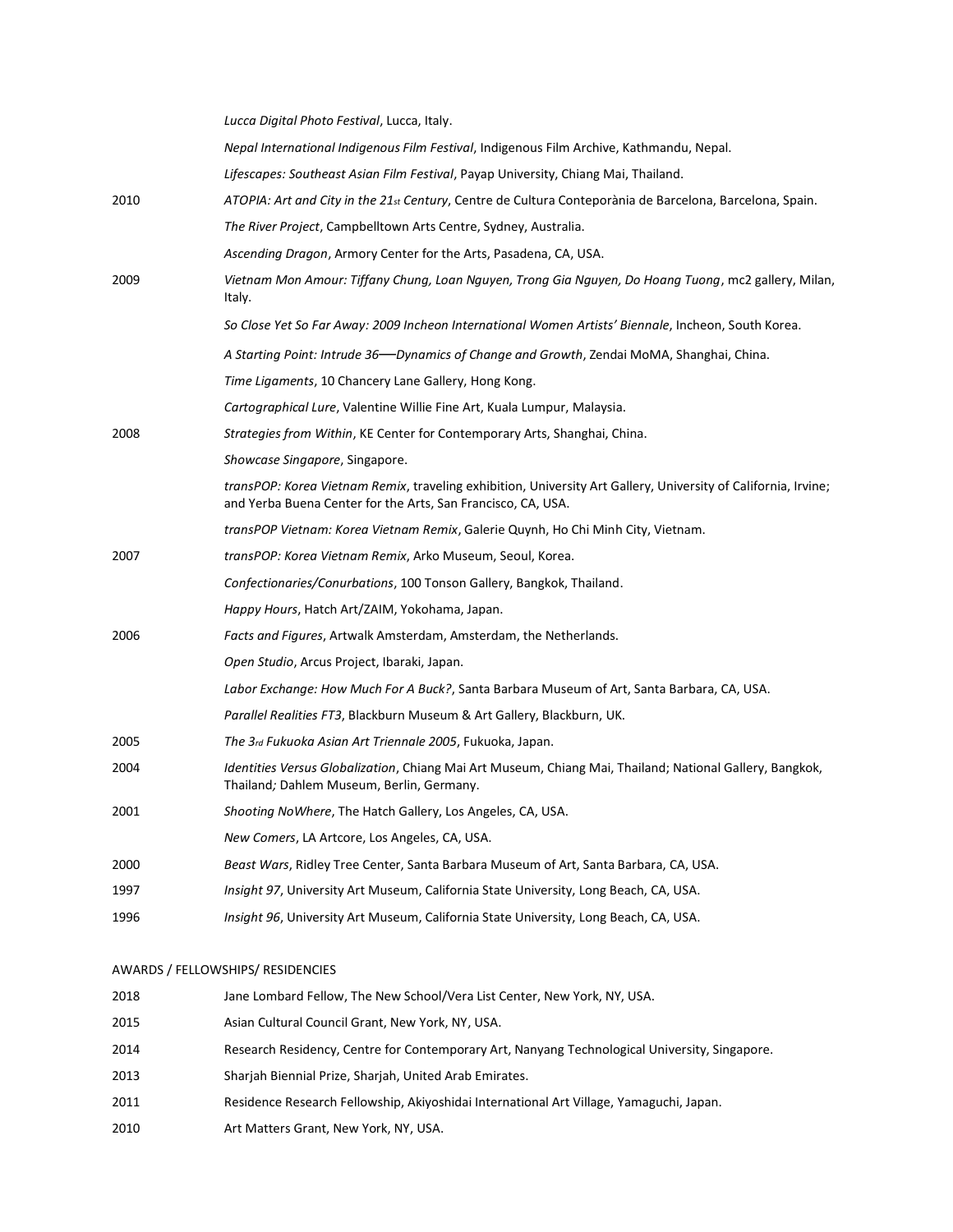|      | Residence Fellowship, Akiyoshidai International Art Village, Yamaguchi, Japan.                            |
|------|-----------------------------------------------------------------------------------------------------------|
| 2007 | Arts Network Asia Travel Grant, Singapore.                                                                |
|      | Artist in residence, transPOP: Korea Vietnam Remix project, Ssamzie Space & Insa Art Space, Seoul, Korea. |
| 2006 | Artist in residence, Arcus Project, Ibaraki, Japan.                                                       |
| 2005 | Artist in residence, Fukuoka Asian Art Museum, Fukuoka, Japan.                                            |
|      | ARC Grant, Durfee Foundation.                                                                             |
| 2000 | Arts Bridge Scholarship, University of California, Santa Barbara, CA, USA.                                |
| 1999 | Art Studio Departmental Award, University of California, Santa Barbara, CA, USA.                          |
|      | Arts Bridge Scholarship, University of California, Santa Barbara, CA, USA.                                |
| 1998 | Graduate Opportunity Fellowship, University of California, Santa Barbara, CA, USA.                        |
|      | Interdisciplinary Humanities Fellowship, University of California, Santa Barbara, CA, USA.                |
| 1997 | People's Choice Award in Printmaking, California State University, Long Beach, CA, USA.                   |

### ARTIST TALKS/ PRESENTATIONS

| 2019 | "James Dicke Contemporary Artist Lecture", Smithsonian American Art Museum, Washington DC.                                                                                                                                                                       |
|------|------------------------------------------------------------------------------------------------------------------------------------------------------------------------------------------------------------------------------------------------------------------|
|      | "Parsons Fine Arts Visiting Artist Lecture", The New School/Vera List Center, New York, NY.                                                                                                                                                                      |
|      | "A Conversation with Multimedia Artist Tiffany Chung - A Live Taping of The Modern Art Notes Podcast", Artist<br>interview by Tyler Green, Sheldon Museum of Art, Lincoln, NE.                                                                                   |
|      | "Hanes Visiting Artist Lecture Series: Tiffany Chung", Artist Lecture, Hanes Art Center, University of North Carolina at<br>Chapel Hill, Chapel Hill, NC.                                                                                                        |
|      | "Teach-in: Artists & the Vietnam War", Panel Discussion, Minneapolis Institute of Art, Minneapolis, MN,                                                                                                                                                          |
|      | "Artist Talk: Tiffany Chung," in conjunction with the exhibition New Cartographies, Asia Society Texas Center,<br>Houston, TX                                                                                                                                    |
| 2017 | 'CINAM 2017 Annual Conference,' Artist Talk, National Gallery Singapore, Singapore.                                                                                                                                                                              |
|      | 'Asia Contemporary Art Week: Field Meeting,' Artist Talk, SVA Theatre, New York, NY.                                                                                                                                                                             |
|      | 'Citizens and Borders: Migration and Displacement,' panel discussion co-organized by MoMA, ZEE Jaipur Literature<br>Festival, Jaipur, India.                                                                                                                     |
| 2016 | "Tiffany Chung: Maps of Memory", Artist interview by Marc-Christoph Wagner at Louisiana Museum of<br>Modern Art, Humledbaek, Denmark.                                                                                                                            |
|      | 'the unwanted population,' Tiffany Chung in conversation with war correspondent Nagieb Khaja, art alive Kunst<br>Festival, Louisiana Museum of Modern Art, Humledbaek, Denmark.                                                                                  |
|      | Map-making workshop with refugee students. Travelling with Art. Red Cross School & Louisiana Museum of Modern<br>Art, Humledbaek, Denmark.                                                                                                                       |
|      | 'Greater Asian Artists,' Panel discussion, Art Central, Hong Kong.                                                                                                                                                                                               |
|      | 'Comparative Realism,' Panel discussion, Art Basel, Hong Kong.                                                                                                                                                                                                   |
|      | 'Artists and Cosmopolitanism,' Panel discussion, Art Stage, Singapore.                                                                                                                                                                                           |
| 2015 | 'Artistic Interventions: Histories, Cartographies and Politics in Asia,' conference speaker, International Institute for<br>Asian Studies / Andrew W. Mellon Foundation, Amsterdam Centre for Globalisation Studies, Hong Kong Baptist<br>University, Hong Kong. |
|      | 'the unwanted population: an autopsy, excavation and intervention of a forgotten history," Artist talk, Asia Society<br>Hong Kong Center, Hong Kong.                                                                                                             |
| 2014 | 'Transnationalism,' Panel discussion, The Museum of Fine Arts, Houston in collaboration with Rice University,<br>Houston, TX, USA.                                                                                                                               |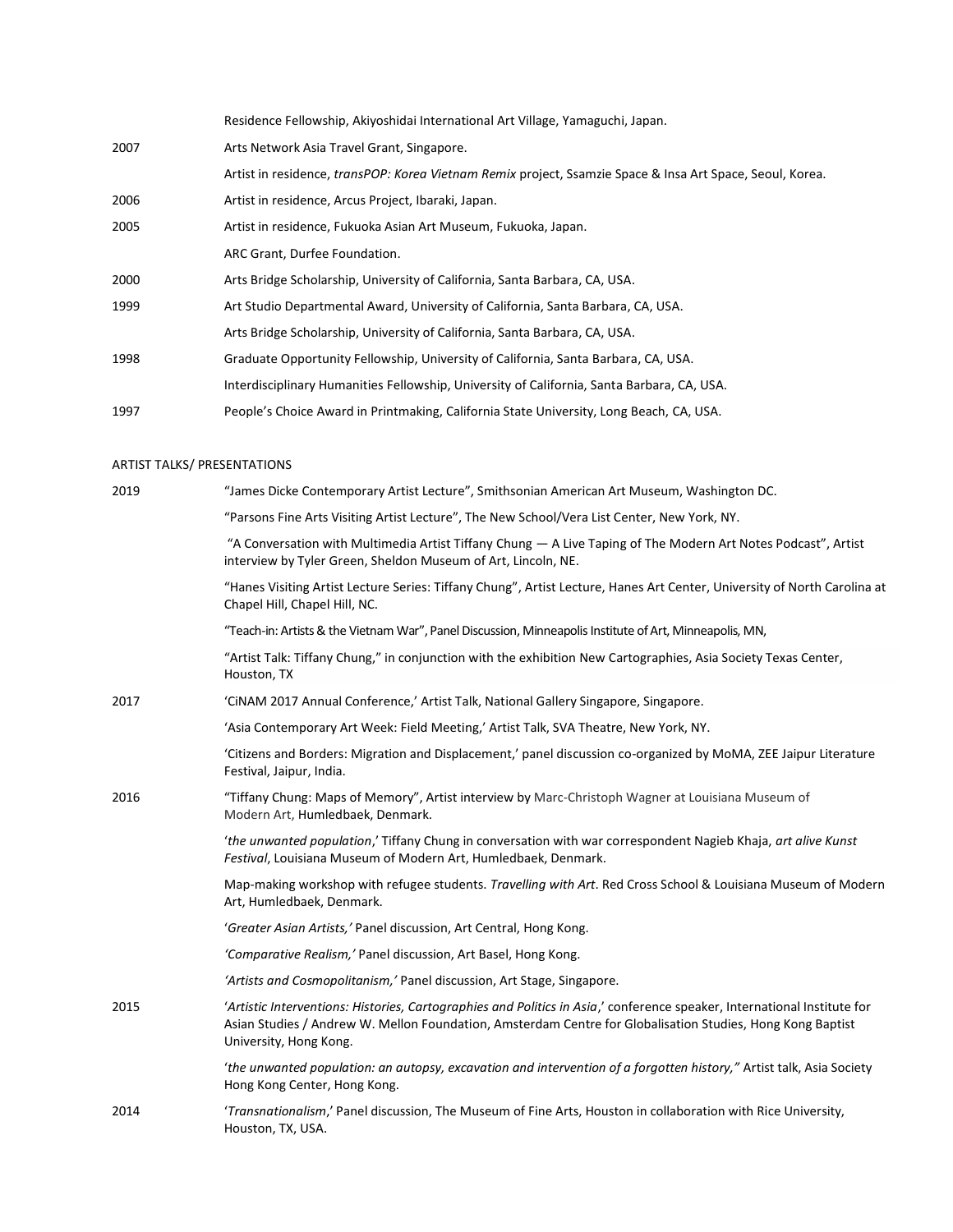|      | 'remapping – journeys inside and outside history,' Artist talk, CCA Centre for Contemporary Art, Singapore.                                                                                  |
|------|----------------------------------------------------------------------------------------------------------------------------------------------------------------------------------------------|
| 2013 | 'A Trans Pacific Perspective.' Panel discussion, California-Pacific Triennial, OCMA, Newport Beach, CA, USA.                                                                                 |
|      | 'remapping: shifts in journeys inside and outside history.' Artist lecture, University of California Santa Barbara /<br>California University Long Beach / Long Beach City College, CA, USA. |
|      | 'An artistic approach to remapping & archiving collective histories and cultural memories.' ARCUS Project Symposium<br>keynote speech, Ibaraki, Japan.                                       |
|      | 'Why Remap? Shifts in journeys inside and outside history.' March Meetings, Sharjah Biennial,                                                                                                |
|      | Sharjah, UAE.                                                                                                                                                                                |
| 2012 | 'Temporary Structures.' Panel discussion, Asia Pacific Triennial, Brisbane, Australia.                                                                                                       |
|      | 'The Rumination and Fabrication of Fictional Architecture, the Imagination and Caress of Real Landscape'. Asian<br>Contemporary Art Forum, Kuandu Biennale, Taipei, Taiwan.                  |
|      | Artist Talk. Museum of Contemporary Art & Design, De La Salle College of Saint Benilde, Manila, the Philippines.                                                                             |
| 2011 | Artist Talk, Singapore Biennale, Singapore.                                                                                                                                                  |
|      | Artist Talk, Yamaguchi Institute of Contemporary Art, Yamaguchi, Japan.                                                                                                                      |
| 2010 | Artist Lecture, Yamaguchi University, Yamaguchi, Japan.                                                                                                                                      |
| 2007 | Flying Circus, Theatre Works, Singapore.                                                                                                                                                     |
| 2006 | Artist Talk, Arcus Project, Ibaraki, Japan.                                                                                                                                                  |
| 2005 | Artist Talk, Fukuoka Asian Art Museum, Japan.                                                                                                                                                |
| 1998 | Responding to 'Cyclo', Interdisciplinary Humanities Conference, University of California, Santa Barbara, CA,<br>USA.                                                                         |

#### **SELECTED BIBLIOGRAPHY / ARTICLES / INTERVIEWS**

"Vietnam, Through the Eyes of Artists," The New York Times, Holland Cotter, 4 April 2019.

"What the Vietnam War Can Teach Us About Today's Conflicts", *FRIEZE,* Ian Bourland, 16 May 2019.

"Artist Tiffany Chung's maps trace tragic routes", *Houston Chronicle,* Molly Glentzer, 4 January 2019.

"Tiffany Chung", *The New York Times*, Holland Cotter, 29 September 2017.

"Five Plus One section - Tiffany Chung," Almanac edition, *Art Asia Pacific*, Tsai, Sylvia, Vol XII, Jan 2017,

Hong Kong.

"Tiffany Chung on Brilliant Ideas," documentary series, Bloomberg Television & bloomberg.com, 10 November 2016.

"Tiffany Chung | Mapping crisis through memory," *HAPPENING*, Anne Maniglier, 28 October 2016, Paris, France.

"Tiffany Chung: To Be Remembered," *Art Asia Pacific*, Sylvia Tsai, Issue 100, September/October 2016, Hong Kong.

"Tiffany Chung: Maps of Memory," Louisiana Channel & Huffington Post, 1 September 2016.

"Land, Sea and Air, The New Art Gallery Walsall," *Aesthetica*, 4 August 2016, York, UK.

"Probeheads Of Resistance and The Heterotopic Mirror: Tiffany Chung and Dinh Q. Lê's Stratigraphic Cartographies," *Arts, Pedagogy and Cultural Resistance New Materialism*, Colin Gardner, Ed. Anna Hickey-Moody & Tara Page, London: Rowman & Littlefield International, 2016, UK.

"Still (the) Barbarians: Koyo Kouoh in conversation with Stephanie Bailey," *Ibraaz*, Stephanie Bailey, 28 July 2016.

"Still (the) Barbarians: A report from EVA International," *Ocula*, Stephanie Bailey, 22 June 2016.

"How architecture can redefine the refugee crisis," *CNN Style*, Sean Anderson, 19 May 2016, New York, USA.

*Still (the) Barbarians*, exhibition catalogue, EVA International Ireland's Biennial, Limerick, Ireland.

"Tiffany Chung, Contemporary Artist," *The European Business Review*, Female Leadership in our Time special edition, 16 April 2016.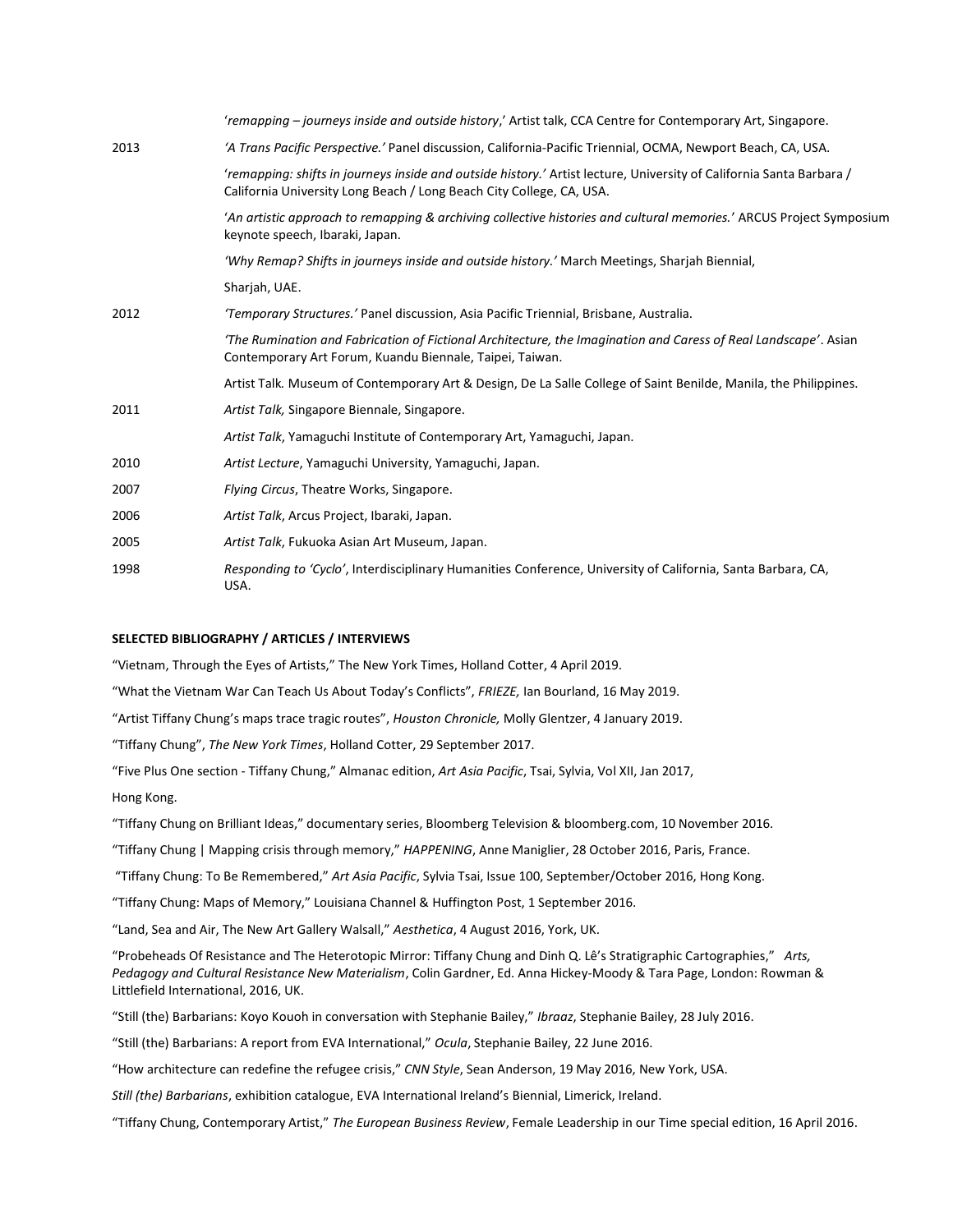"Preview Art Basel Hong Kong 2016: 9 booth highlights," *Art Radar Journal*, Michele Chan & Mai Ardia, 21 March 2016, Hong Kong.

"Politics of Memory, Interview with Tiffany Chung," *ART4d*, Pornpas Siricururatana & Takumi Saito, No. 232, January 2016, Bangkok, Thailand.

"In-depth interview with Tiffany Chung," *KUNSTEN.NU*, Matthias Borello Hvass, 14 October 2015, Copenhagen, Denmark.

PRŌTOCOLLUM 2015/16, Global Perspectives on Visual Vocabulary, Dickersbach Kunstverlag, Berlin, Germany.

"Biennale on the Brink," *Artforum*, Benjami Buchloh, September 2015, New York, USA.

"All the World's Futures, 56th Venice Biennale," *Art Asia Pacific*, HG Masters, Issue 94, July/August 2015, Hong Kong.

*All The World's Futures*, exhibition catalogue, the 56th International Art Exhibition, la Biennale di Venezia, Arsenale, Venice, Italy, 2015.

Sadia Salim, "War, politics and economy," *Inpaper Magazine,* 12 July 2015, Pakistan.

Julie Baumgardner, "5 Names You'll Know after the Venice Biennale," *Artsy*, 17 May 2015, USA.

Maura Reilly, "Personal but Highly Political Highlights from the 2015 Venice Biennale," *HYPERALLERGIC*, 22 June 2015, USA.

Anne Maniglier, "Capitalizing on the Biennale," *HAPPENING*, 29 May 2015.

Paolo Ferrarini, "Venice Biennale 2015: Order and Chaos," *COOL HUNTING*, 15 May 2015, USA.

Andrew Goldstein, "How to Understand Okwui Enwezor's Lineup," *Artspace*, 6 May 2015, USA.

*Residual: Disrupted Choreographies*, exhibition catalogue, Carré d'Art – Musée d'Art Contemporain, 2014, France.

*Threads*, exhibition catalogue, 2014, Museum Arnhem, the Netherlands.

*Tiffany Chung: an archaeology for future remembrance & The Galápagos Project: on the brinks of our master plans*, exhibition catalogue, 2014, Galerie Quynh, Vietnam.

Lien Truong, "Tiffany Chung's Fantasy Futurism," *diaCRITICS*, 24 Feb. 2014, USA.

Ruben Luong "The Galápagos Project: on the brink of our master plans / An Archaeology Project for Future Remembrance,

Tiffany Chung," *Art Asia Pacific*, Jan 2014, Hong Kong.

Kianti Roman "Yale anthropologist's research inspires modern art," *Yale NEWS*, 18 Dec. 2013, USA.

Mike Ives, "Abstract Maps That Read Between the Lines," *The New York Times*, 4 Dec. 2013, USA.

Jennifer King, "2013 California-Pacific Triennial," *ARTFORUM*, Dec. 2013, USA.

Brian Curtin, "There Can Be No Better World," *Flash Art,* Nov. 2012, Italy.

Irwin Cruz "Signs of the times," *Town & Country*, August 2012, the Philippines.

Lisa Havilah, "The Future Worlds of Tiffany Chung," *Contemporary Visual Art + Culture BROADSHEET*, March 2011, South Australia.

Magdalen Ng, "Water World," *The Straits Times*, 9 March 2011, Singapore.

Okto Media Corporation of Singapore, TV interview, 12 March 2011, Singapore InFrame.TV, Australia.

Erik Harms, *Open House*, Singapore Biennale, exhibition catalogue, 2011, Singapore.

Zoe Butt, *scratching the walls of memory*, exhibition catalogue, 2010, New York.

*Atopia: Art I ciutat al segle XXI*, exhibition catalogue, 2010, Spain.

Ulrike Münter, "Artificial Paradises *or* Home-Where? Tiffany Chung's productions lead to utopia/dystopia," exhibition catalogue, Galerie Christian Hosp, 2009, Germany.

Viet Le, "Miss(ing) Saigon: Contemporary Vietnamese Diasporic Artists – Organizers in Ho Chi Minh City," *Essays on Modern and Contemporary Vietnamese Art*, Singapore Art Museum, 2009, Singapore.

Iola Lenzi, "OUTSIDER CONNECTIONS: Saigon Emerges as a Dynamic New Centre of Contemporary Art," *C-Arts Magazine*, Vol. 7 2009, Singapore and Indonesia.

Enin Supriyanto, "Tyler Rollins Fine Art, Chelsea, New York: That Change, in Chelsea," *C-Arts Magazine*, Vol. 07 2009, Singapore and Indonesia.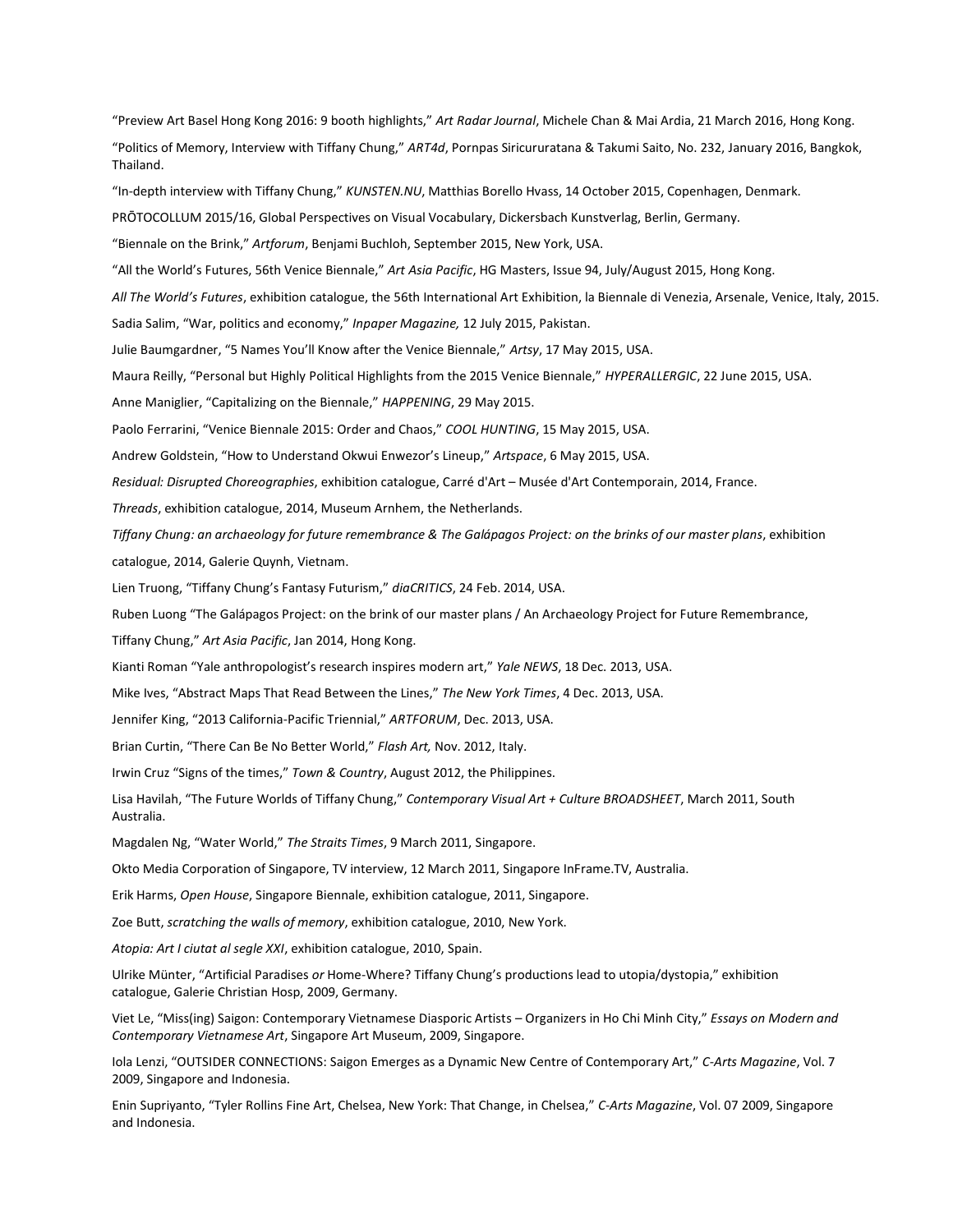Viet Le, "The Center Cannot Hold: Predicaments and predictions," *Art in Asia*, January/February 2009 no. 9, Korea. ASIA ARCHIVE 8 – Contemporary Asian Artists, *art in ASIA*, January/February 2009 no. 9, Korea. Viet Le, "All Work, All Play: of Workers and Cosplayers, Or, *Pop*aganda: the art of Tiffany Chung," exhibition catalogue, 2008, New York. *Strategies From Within*, exhibition catalogue, 2008, China. Natalee Blagden, "Out of this World," *Shanghai Talk*, 8 Sept. 2008, China. *Crazyhorse* literary journal, cover image, no. 73, Spring 2008, USA. *TransPOP: Korea Vietnam Remix*, exhibition catalogue, 2007, Korea. Camilla Russell, "Confectionaries and Conurbation," *Bangkok Post*, 6 Sept. 2007, Thailand. *Arcus Project 2006 Ibaraki*, residency program catalogue, Japan. Jen DeRose, "Update," *Interior Design* magazine, 1 Aug. 2006, USA. Fukuoka Triennale 2005, exhibition catalogue, Japan. *Fukuoka Triennale 2005*, residency program catalogue, Fukuoka Asian Art Museum, Japan. "Famous for 15" at the Sugarless Factory," interview, NHK TV Art Program, October 2005, Japan. Love FM, radio interview, September 2005, Japan. *Fukuoka Asian Art Museum News*, cover image, vol. 22, October 2005 Japan. Kaori Toki, "Pick up Artists," *Kyushu Eyes*, October 2005, Japan. *Gallery Monthly*, cover image, vol. 245, September 2005, Japan. "Candy-Coated Sidewalks," Global Women Conference flyer, September 2005, Germany. Steven Petiffor, "Living in Limbo," *Asian Art News*, Nov/Dec 2004, Hong Kong. Steven Petiffor, "In Search of Global Identities," *Asian Art News*, Mar/Apr 2004, Hong Kong. Heinrich Böll Foundation, exhibition catalogue, *Identities Versus Globalization*, February 2004. Sue Hadju, "Tiffany Chung – in Ho Chi Minh City, on Ho Chi Minh City," *Saigon Citylife*, January 2004, Vietnam. Duc Ngoc, "Artist's focus reflects a return to her roots," *Viet Nam News*, 23 Oct. 2003, Vietnam. Quoc Hung, "Tiffany Chung," *The Saigon Times Daily*, 21 Oct. 2003, Vietnam.

#### **PUBLIC COLLECTIONS**

San Francisco Museum of Modern Art, San Francisco, CA, USA. Herbert F. Johnson Art Museum, Cornell University, Ithaca, NY, USA. The Ford Foundation, New York, NY, USA. Orange County Museum of Art, Newport Beach, CA, USA. Minneapolis Institute of Art, Minneapolis, MN, USA. Smith College Museum of Art, Northampton, MA, USA. Albright-Knox Art Gallery, Buffalo, NY, USA. Fukuoka Asian Art Museum, Fukuoka, Japan. Singapore Art Museum, Singapore. M+, Hong Kong. The Royal Melbourne Institute of Technology (RMIT), Ho Chi Minh City, Vietnam. Sharjah Art Foundation, Sharjah, United Arab Emirates. Louisiana Museum of Modern Art, Humlebæk, Denmark.